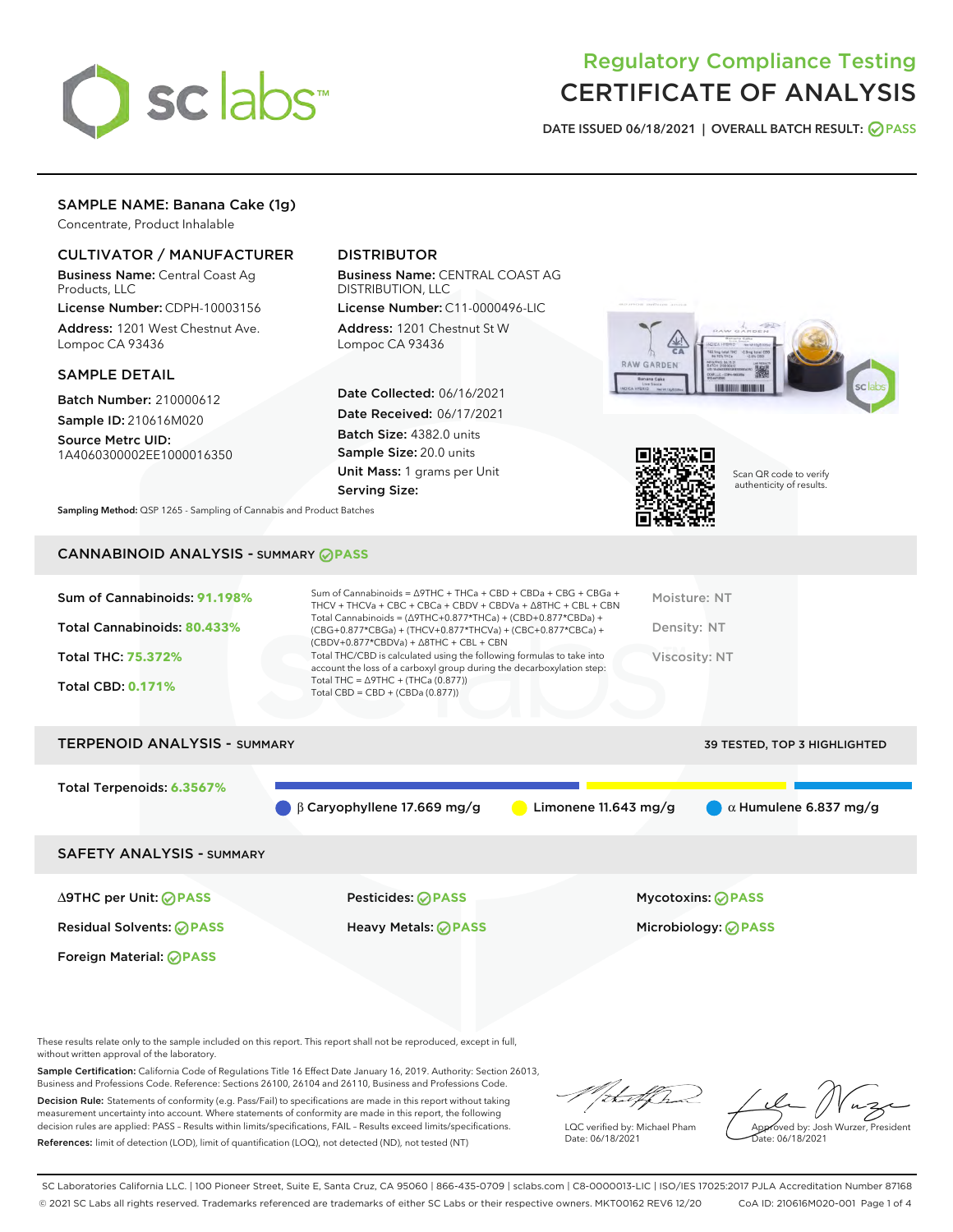



BANANA CAKE (1G) | DATE ISSUED 06/18/2021 | OVERALL BATCH RESULT: O PASS

## CANNABINOID TEST RESULTS - 06/17/2021 2 PASS

Tested by high-performance liquid chromatography with diode-array detection (HPLC-DAD). **Method:** QSP 1157 - Analysis of Cannabinoids by HPLC-DAD

## TOTAL CANNABINOIDS: **80.433%**

Total Cannabinoids (Total THC) + (Total CBD) + (Total CBG) + (Total THCV) + (Total CBC) + (Total CBDV) + ∆8THC + CBL + CBN

TOTAL THC: **75.372%** Total THC (∆9THC+0.877\*THCa)

TOTAL CBD: **0.171%**

Total CBD (CBD+0.877\*CBDa)

TOTAL CBG: 3.24% Total CBG (CBG+0.877\*CBGa)

TOTAL THCV: 0.484% Total THCV (THCV+0.877\*THCVa)

TOTAL CBC: 1.166% Total CBC (CBC+0.877\*CBCa)

TOTAL CBDV: ND Total CBDV (CBDV+0.877\*CBDVa)

| <b>COMPOUND</b>  | LOD/LOQ<br>(mg/g)          | <b>MEASUREMENT</b><br><b>UNCERTAINTY</b><br>(mg/g) | <b>RESULT</b><br>(mg/g) | <b>RESULT</b><br>(%) |
|------------------|----------------------------|----------------------------------------------------|-------------------------|----------------------|
| <b>THCa</b>      | 0.05 / 0.14                | ±21.125                                            | 821.98                  | 82.198               |
| <b>CBGa</b>      | 0.1 / 0.2                  | ±1.74                                              | 33.3                    | 3.33                 |
| <b>A9THC</b>     | 0.06 / 0.26                | ±1.130                                             | 32.84                   | 3.284                |
| <b>CBCa</b>      | 0.07/0.28                  | ±0.622                                             | 12.72                   | 1.272                |
| <b>THCVa</b>     | 0.07/0.20                  | ±0.263                                             | 5.52                    | 0.552                |
| <b>CBG</b>       | 0.06/0.19                  | ±0.125                                             | 3.17                    | 0.317                |
| <b>CBDa</b>      | 0.02 / 0.19                | ±0.057                                             | 1.95                    | 0.195                |
| <b>CBC</b>       | 0.2/0.5                    | $\pm 0.01$                                         | 0.5                     | 0.05                 |
| $\triangle$ 8THC | 0.1 / 0.4                  | N/A                                                | <b>ND</b>               | <b>ND</b>            |
| <b>THCV</b>      | 0.1/0.2                    | N/A                                                | <b>ND</b>               | <b>ND</b>            |
| <b>CBD</b>       | 0.07/0.29                  | N/A                                                | <b>ND</b>               | <b>ND</b>            |
| <b>CBDV</b>      | 0.04 / 0.15                | N/A                                                | <b>ND</b>               | <b>ND</b>            |
| <b>CBDVa</b>     | 0.03/0.53                  | N/A                                                | <b>ND</b>               | <b>ND</b>            |
| <b>CBL</b>       | 0.06 / 0.24                | N/A                                                | <b>ND</b>               | <b>ND</b>            |
| <b>CBN</b>       | 0.1/0.3                    | N/A                                                | <b>ND</b>               | <b>ND</b>            |
|                  | <b>SUM OF CANNABINOIDS</b> |                                                    | 911.98 mg/g             | 91.198%              |

#### **UNIT MASS: 1 grams per Unit**

| ∆9THC per Unit                        | 1120 per-package limit     | 32.84 mg/unit<br><b>PASS</b> |  |  |
|---------------------------------------|----------------------------|------------------------------|--|--|
| <b>Total THC per Unit</b>             |                            | 753.72 mg/unit               |  |  |
| <b>CBD per Unit</b>                   |                            | <b>ND</b>                    |  |  |
| <b>Total CBD per Unit</b>             |                            | $1.71$ mg/unit               |  |  |
| Sum of Cannabinoids<br>per Unit       |                            | 911.98 mg/unit               |  |  |
| <b>Total Cannabinoids</b><br>per Unit |                            | 804.33 mg/unit               |  |  |
| <b>MOISTURE TEST RESULT</b>           | <b>DENSITY TEST RESULT</b> | <b>VISCOSITY TEST RESULT</b> |  |  |

Not Tested

Not Tested

Not Tested

## TERPENOID TEST RESULTS - 06/18/2021

Terpene analysis utilizing gas chromatography-flame ionization detection (GC-FID). **Method:** QSP 1192 - Analysis of Terpenoids by GC-FID

| <b>COMPOUND</b>           | LOD/LOQ<br>(mg/g) | <b>MEASUREMENT</b><br><b>UNCERTAINTY</b><br>(mg/g) | <b>RESULT</b><br>(mg/g)                         | <b>RESULT</b><br>(%) |  |
|---------------------------|-------------------|----------------------------------------------------|-------------------------------------------------|----------------------|--|
| $\beta$ Caryophyllene     | 0.004 / 0.012     | ±0.6290                                            | 17.669                                          | 1.7669               |  |
| Limonene                  | 0.005 / 0.016     | ±0.1665                                            | 11.643                                          | 1.1643               |  |
| $\alpha$ Humulene         | 0.009/0.029       | ±0.2195                                            | 6.837                                           | 0.6837               |  |
| trans- $\beta$ -Farnesene | 0.008 / 0.025     | ±0.2052                                            | 5.779                                           | 0.5779               |  |
| <b>Myrcene</b>            | 0.008 / 0.025     | ±0.0705                                            | 5.467                                           | 0.5467               |  |
| Ocimene                   | 0.011 / 0.038     | ±0.0824                                            | 2.568                                           | 0.2568               |  |
| Fenchol                   | 0.010 / 0.034     | ±0.0946                                            | 2.444                                           | 0.2444               |  |
| <b>Terpineol</b>          | 0.016 / 0.055     | ±0.1257                                            | 2.047                                           | 0.2047               |  |
| $\alpha$ Bisabolol        | 0.008 / 0.026     | ±0.1000                                            | 1.873                                           | 0.1873               |  |
| $\beta$ Pinene            | 0.004 / 0.014     | ±0.0167                                            | 1.449                                           | 0.1449               |  |
| Linalool                  | 0.009 / 0.032     | ±0.0537                                            | 1.414                                           | 0.1414               |  |
| $\alpha$ Pinene           | 0.005 / 0.017     | ±0.0084                                            | 0.982                                           | 0.0982               |  |
| Terpinolene               | 0.008 / 0.026     | ±0.0184                                            | 0.899                                           | 0.0899               |  |
| Caryophyllene<br>Oxide    | 0.010 / 0.033     | ±0.0346                                            | 0.753                                           | 0.0753               |  |
| <b>Borneol</b>            | 0.005 / 0.016     | ±0.0234                                            | 0.558                                           | 0.0558               |  |
| $\alpha$ Cedrene          | 0.005 / 0.016     | ±0.0124                                            | 0.415                                           | 0.0415               |  |
| Valencene                 | 0.009 / 0.030     | ±0.0210                                            | 0.305                                           | 0.0305               |  |
| Camphene                  | 0.005 / 0.015     | ±0.0018                                            | 0.160                                           | 0.0160               |  |
| Fenchone                  | 0.009 / 0.028     | ±0.0033                                            | 0.115                                           | 0.0115               |  |
| Sabinene Hydrate          | 0.006 / 0.022     | ±0.0031                                            | 0.081                                           | 0.0081               |  |
| $\alpha$ Terpinene        | 0.005 / 0.017     | ±0.0004                                            | 0.026                                           | 0.0026               |  |
| $\alpha$ Phellandrene     | 0.006 / 0.020     | ±0.0003                                            | 0.024                                           | 0.0024               |  |
| Eucalyptol                | 0.006 / 0.018     | ±0.0005                                            | 0.021                                           | 0.0021               |  |
| 3 Carene                  | 0.005 / 0.018     | ±0.0003                                            | 0.019                                           | 0.0019               |  |
| $\gamma$ Terpinene        | 0.006 / 0.018     | ±0.0003                                            | 0.019                                           | 0.0019               |  |
| Sabinene                  | 0.004 / 0.014     | N/A                                                | <loq< th=""><th><loq< th=""></loq<></th></loq<> | <loq< th=""></loq<>  |  |
| p-Cymene                  | 0.005 / 0.016     | N/A                                                | ND                                              | <b>ND</b>            |  |
| (-)-Isopulegol            | 0.005 / 0.016     | N/A                                                | ND                                              | <b>ND</b>            |  |
| Camphor                   | 0.006 / 0.019     | N/A                                                | ND                                              | ND                   |  |
| Isoborneol                | 0.004 / 0.012     | N/A                                                | <b>ND</b>                                       | <b>ND</b>            |  |
| Menthol                   | 0.008 / 0.025     | N/A                                                | ND                                              | ND                   |  |
| Nerol                     | 0.003 / 0.011     | N/A                                                | ND                                              | <b>ND</b>            |  |
| Citronellol               | 0.003 / 0.010     | N/A                                                | <b>ND</b>                                       | <b>ND</b>            |  |
| R-(+)-Pulegone            | 0.003 / 0.011     | N/A                                                | <b>ND</b>                                       | ND                   |  |
| Geraniol                  | 0.002 / 0.007     | N/A                                                | ND                                              | ND                   |  |
| <b>Geranyl Acetate</b>    | 0.004 / 0.014     | N/A                                                | ND                                              | <b>ND</b>            |  |
| Nerolidol                 | 0.009 / 0.028     | N/A                                                | <b>ND</b>                                       | ND                   |  |
| Guaiol                    | 0.009 / 0.030     | N/A                                                | ND                                              | ND                   |  |
| Cedrol                    | 0.008 / 0.027     | N/A                                                | <b>ND</b>                                       | ND                   |  |
| <b>TOTAL TERPENOIDS</b>   |                   |                                                    | 63.567 mg/g                                     | 6.3567%              |  |

SC Laboratories California LLC. | 100 Pioneer Street, Suite E, Santa Cruz, CA 95060 | 866-435-0709 | sclabs.com | C8-0000013-LIC | ISO/IES 17025:2017 PJLA Accreditation Number 87168 © 2021 SC Labs all rights reserved. Trademarks referenced are trademarks of either SC Labs or their respective owners. MKT00162 REV6 12/20 CoA ID: 210616M020-001 Page 2 of 4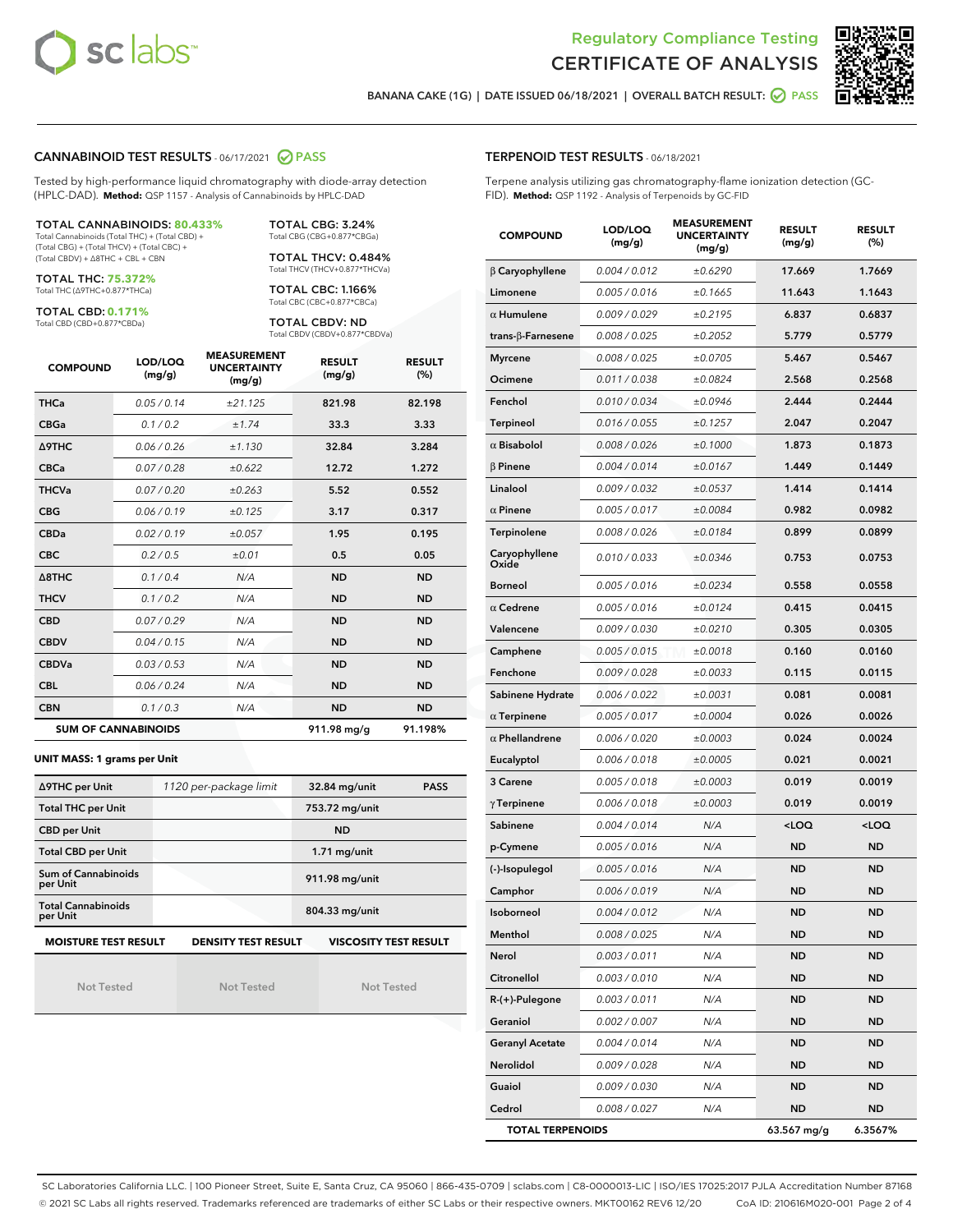



BANANA CAKE (1G) | DATE ISSUED 06/18/2021 | OVERALL BATCH RESULT:  $\bigcirc$  PASS

# CATEGORY 1 PESTICIDE TEST RESULTS - 06/18/2021 2 PASS

Pesticide and plant growth regulator analysis utilizing high-performance liquid chromatography-mass spectrometry (HPLC-MS) or gas chromatography-mass spectrometry (GC-MS). \*GC-MS utilized where indicated. **Method:** QSP 1212 - Analysis of Pesticides and Mycotoxins by LC-MS or QSP 1213 - Analysis of Pesticides by GC-MS

| <b>COMPOUND</b>             | LOD/LOQ<br>$(\mu g/g)$ | <b>ACTION</b><br><b>LIMIT</b><br>$(\mu g/g)$ | <b>MEASUREMENT</b><br><b>UNCERTAINTY</b><br>$(\mu g/g)$ | <b>RESULT</b><br>$(\mu g/g)$ | <b>RESULT</b> |
|-----------------------------|------------------------|----------------------------------------------|---------------------------------------------------------|------------------------------|---------------|
| Aldicarb                    | 0.03 / 0.08            | $\ge$ LOD                                    | N/A                                                     | <b>ND</b>                    | <b>PASS</b>   |
| Carbofuran                  | 0.02/0.05              | $>$ LOD                                      | N/A                                                     | <b>ND</b>                    | <b>PASS</b>   |
| Chlordane*                  | 0.03 / 0.08            | $\ge$ LOD                                    | N/A                                                     | <b>ND</b>                    | <b>PASS</b>   |
| Chlorfenapyr*               | 0.03/0.10              | $>$ LOD                                      | N/A                                                     | <b>ND</b>                    | <b>PASS</b>   |
| Chlorpyrifos                | 0.02 / 0.06            | $\geq$ LOD                                   | N/A                                                     | <b>ND</b>                    | <b>PASS</b>   |
| Coumaphos                   | 0.02 / 0.07            | $\ge$ LOD                                    | N/A                                                     | <b>ND</b>                    | <b>PASS</b>   |
| Daminozide                  | 0.02 / 0.07            | $\ge$ LOD                                    | N/A                                                     | <b>ND</b>                    | <b>PASS</b>   |
| <b>DDVP</b><br>(Dichlorvos) | 0.03/0.09              | $\ge$ LOD                                    | N/A                                                     | <b>ND</b>                    | <b>PASS</b>   |
| Dimethoate                  | 0.03/0.08              | $>$ LOD                                      | N/A                                                     | <b>ND</b>                    | <b>PASS</b>   |
| Ethoprop(hos)               | 0.03/0.10              | $\ge$ LOD                                    | N/A                                                     | <b>ND</b>                    | <b>PASS</b>   |
| Etofenprox                  | 0.02 / 0.06            | $\ge$ LOD                                    | N/A                                                     | <b>ND</b>                    | <b>PASS</b>   |
| Fenoxycarb                  | 0.03 / 0.08            | $\ge$ LOD                                    | N/A                                                     | <b>ND</b>                    | <b>PASS</b>   |
| Fipronil                    | 0.03/0.08              | $>$ LOD                                      | N/A                                                     | <b>ND</b>                    | <b>PASS</b>   |
| Imazalil                    | 0.02 / 0.06            | $\ge$ LOD                                    | N/A                                                     | <b>ND</b>                    | <b>PASS</b>   |
| <b>Methiocarb</b>           | 0.02 / 0.07            | $\ge$ LOD                                    | N/A                                                     | <b>ND</b>                    | <b>PASS</b>   |
| Methyl<br>parathion         | 0.03/0.10              | $\ge$ LOD                                    | N/A                                                     | <b>ND</b>                    | <b>PASS</b>   |
| <b>Mevinphos</b>            | 0.03/0.09              | $>$ LOD                                      | N/A                                                     | <b>ND</b>                    | <b>PASS</b>   |
| Paclobutrazol               | 0.02 / 0.05            | $\ge$ LOD                                    | N/A                                                     | <b>ND</b>                    | <b>PASS</b>   |
| Propoxur                    | 0.03/0.09              | $\ge$ LOD                                    | N/A                                                     | <b>ND</b>                    | <b>PASS</b>   |
| Spiroxamine                 | 0.03 / 0.08            | $\ge$ LOD                                    | N/A                                                     | <b>ND</b>                    | <b>PASS</b>   |
| Thiacloprid                 | 0.03/0.10              | $\ge$ LOD                                    | N/A                                                     | <b>ND</b>                    | <b>PASS</b>   |

## CATEGORY 2 PESTICIDE TEST RESULTS - 06/18/2021 @ PASS

| <b>COMPOUND</b>          | LOD/LOQ<br>$(\mu g/g)$ | <b>ACTION</b><br><b>LIMIT</b><br>$(\mu g/g)$ | <b>MEASUREMENT</b><br><b>UNCERTAINTY</b><br>$(\mu g/g)$ | <b>RESULT</b><br>$(\mu g/g)$ | <b>RESULT</b> |
|--------------------------|------------------------|----------------------------------------------|---------------------------------------------------------|------------------------------|---------------|
| Abamectin                | 0.03/0.10              | 0.1                                          | N/A                                                     | <b>ND</b>                    | <b>PASS</b>   |
| Acephate                 | 0.02/0.07              | 0.1                                          | N/A                                                     | <b>ND</b>                    | <b>PASS</b>   |
| Acequinocyl              | 0.02/0.07              | 0.1                                          | N/A                                                     | <b>ND</b>                    | <b>PASS</b>   |
| Acetamiprid              | 0.02/0.05              | 0.1                                          | N/A                                                     | <b>ND</b>                    | <b>PASS</b>   |
| Azoxystrobin             | 0.02/0.07              | 0.1                                          | N/A                                                     | <b>ND</b>                    | <b>PASS</b>   |
| <b>Bifenazate</b>        | 0.01/0.04              | 0.1                                          | N/A                                                     | <b>ND</b>                    | <b>PASS</b>   |
| <b>Bifenthrin</b>        | 0.02 / 0.05            | 3                                            | N/A                                                     | <b>ND</b>                    | <b>PASS</b>   |
| <b>Boscalid</b>          | 0.03/0.09              | 0.1                                          | N/A                                                     | <b>ND</b>                    | <b>PASS</b>   |
| Captan                   | 0.19/0.57              | 0.7                                          | N/A                                                     | <b>ND</b>                    | <b>PASS</b>   |
| Carbaryl                 | 0.02/0.06              | 0.5                                          | N/A                                                     | <b>ND</b>                    | <b>PASS</b>   |
| Chlorantranilip-<br>role | 0.04/0.12              | 10                                           | N/A                                                     | <b>ND</b>                    | <b>PASS</b>   |
| Clofentezine             | 0.03/0.09              | 0.1                                          | N/A                                                     | <b>ND</b>                    | <b>PASS</b>   |

| <b>CATEGORY 2 PESTICIDE TEST RESULTS</b> - 06/18/2021 continued |
|-----------------------------------------------------------------|
|-----------------------------------------------------------------|

| <b>COMPOUND</b>               | LOD/LOQ<br>(µg/g) | <b>ACTION</b><br>LIMIT<br>(µg/g) | <b>MEASUREMENT</b><br><b>UNCERTAINTY</b><br>(µg/g) | <b>RESULT</b><br>(µg/g) | <b>RESULT</b> |
|-------------------------------|-------------------|----------------------------------|----------------------------------------------------|-------------------------|---------------|
| Cyfluthrin                    | 0.12 / 0.38       | $\overline{c}$                   | N/A                                                | <b>ND</b>               | <b>PASS</b>   |
| Cypermethrin                  | 0.11/0.32         | 1                                | N/A                                                | <b>ND</b>               | <b>PASS</b>   |
| <b>Diazinon</b>               | 0.02 / 0.05       | 0.1                              | N/A                                                | <b>ND</b>               | <b>PASS</b>   |
| Dimethomorph                  | 0.03 / 0.09       | 2                                | N/A                                                | <b>ND</b>               | <b>PASS</b>   |
| Etoxazole                     | 0.02 / 0.06       | 0.1                              | N/A                                                | <b>ND</b>               | <b>PASS</b>   |
| Fenhexamid                    | 0.03 / 0.09       | 0.1                              | N/A                                                | <b>ND</b>               | <b>PASS</b>   |
| Fenpyroximate                 | 0.02 / 0.06       | 0.1                              | N/A                                                | <b>ND</b>               | <b>PASS</b>   |
| Flonicamid                    | 0.03 / 0.10       | 0.1                              | N/A                                                | <b>ND</b>               | <b>PASS</b>   |
| Fludioxonil                   | 0.03/0.10         | 0.1                              | N/A                                                | <b>ND</b>               | <b>PASS</b>   |
| Hexythiazox                   | 0.02 / 0.07       | 0.1                              | N/A                                                | <b>ND</b>               | <b>PASS</b>   |
| Imidacloprid                  | 0.04 / 0.11       | 5                                | N/A                                                | <b>ND</b>               | <b>PASS</b>   |
| Kresoxim-methyl               | 0.02 / 0.07       | 0.1                              | N/A                                                | <b>ND</b>               | <b>PASS</b>   |
| <b>Malathion</b>              | 0.03 / 0.09       | 0.5                              | N/A                                                | <b>ND</b>               | <b>PASS</b>   |
| Metalaxyl                     | 0.02 / 0.07       | $\overline{c}$                   | N/A                                                | <b>ND</b>               | <b>PASS</b>   |
| Methomyl                      | 0.03 / 0.10       | 1                                | N/A                                                | <b>ND</b>               | <b>PASS</b>   |
| Myclobutanil                  | 0.03/0.09         | 0.1                              | N/A                                                | <b>ND</b>               | <b>PASS</b>   |
| Naled                         | 0.02 / 0.07       | 0.1                              | N/A                                                | <b>ND</b>               | <b>PASS</b>   |
| Oxamyl                        | 0.04 / 0.11       | 0.5                              | N/A                                                | <b>ND</b>               | <b>PASS</b>   |
| Pentachloronitro-<br>benzene* | 0.03/0.09         | 0.1                              | N/A                                                | <b>ND</b>               | <b>PASS</b>   |
| Permethrin                    | 0.04 / 0.12       | 0.5                              | N/A                                                | <b>ND</b>               | <b>PASS</b>   |
| Phosmet                       | 0.03 / 0.10       | 0.1                              | N/A                                                | <b>ND</b>               | <b>PASS</b>   |
| Piperonylbu-<br>toxide        | 0.02 / 0.07       | 3                                | N/A                                                | <b>ND</b>               | <b>PASS</b>   |
| Prallethrin                   | 0.03 / 0.08       | 0.1                              | N/A                                                | <b>ND</b>               | <b>PASS</b>   |
| Propiconazole                 | 0.02 / 0.07       | 0.1                              | N/A                                                | <b>ND</b>               | <b>PASS</b>   |
| Pyrethrins                    | 0.04 / 0.12       | 0.5                              | N/A                                                | <b>ND</b>               | <b>PASS</b>   |
| Pyridaben                     | 0.02 / 0.07       | 0.1                              | N/A                                                | <b>ND</b>               | <b>PASS</b>   |
| Spinetoram                    | 0.02 / 0.07       | 0.1                              | N/A                                                | <b>ND</b>               | <b>PASS</b>   |
| Spinosad                      | 0.02 / 0.07       | 0.1                              | N/A                                                | <b>ND</b>               | <b>PASS</b>   |
| Spiromesifen                  | 0.02 / 0.05       | 0.1                              | N/A                                                | <b>ND</b>               | <b>PASS</b>   |
| Spirotetramat                 | 0.02 / 0.06       | 0.1                              | N/A                                                | <b>ND</b>               | <b>PASS</b>   |
| Tebuconazole                  | 0.02 / 0.07       | 0.1                              | N/A                                                | <b>ND</b>               | <b>PASS</b>   |
| Thiamethoxam                  | 0.03 / 0.10       | 5                                | N/A                                                | <b>ND</b>               | <b>PASS</b>   |
| Trifloxystrobin               | 0.03 / 0.08       | 0.1                              | N/A                                                | <b>ND</b>               | <b>PASS</b>   |

SC Laboratories California LLC. | 100 Pioneer Street, Suite E, Santa Cruz, CA 95060 | 866-435-0709 | sclabs.com | C8-0000013-LIC | ISO/IES 17025:2017 PJLA Accreditation Number 87168 © 2021 SC Labs all rights reserved. Trademarks referenced are trademarks of either SC Labs or their respective owners. MKT00162 REV6 12/20 CoA ID: 210616M020-001 Page 3 of 4